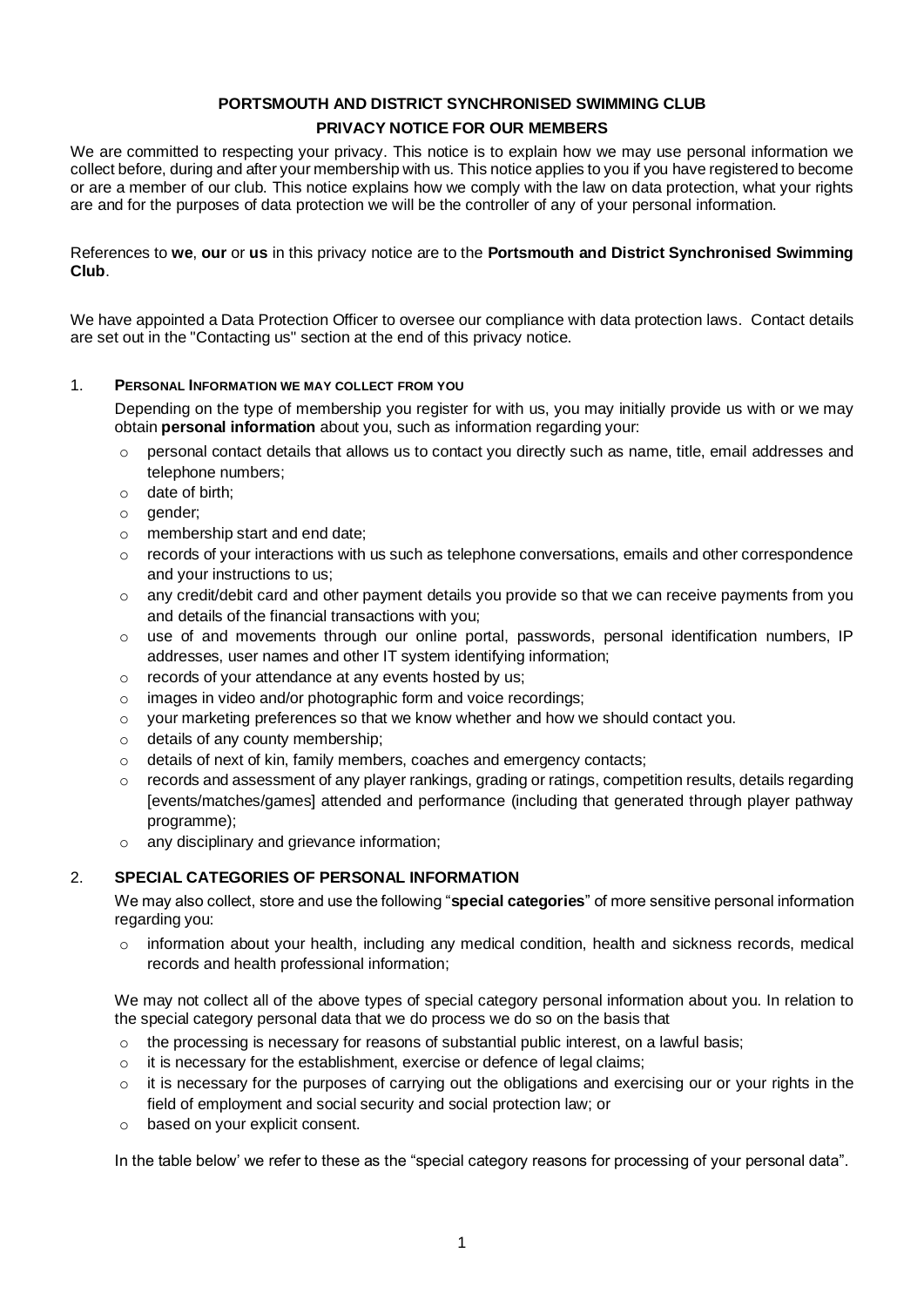# 3. **WHERE WE COLLECT YOUR INFORMATION**

We typically collect personal information about our members when you apply to become a member of the club, you register an account with us at www.portsmouthanddistrictsynchro.co.uk when you purchase any services or products we offer, when you make a query and/or complaint or when you correspond with us by phone, e-mail or in some other way.

We also may collect personal information about you from any third party references you provide as part of the application process for membership.

If you are providing us with details of referees, next of kin, beneficiaries, family members and emergency contacts they have a right to know and to be aware of how what personal information we hold about them, how we collect it and how we use and may share that information. Please share this privacy notice with those of them whom you feel are sufficiently mature to understand it. They also have the same rights as set out in the "**Your rights in relation to personal information**" section below.

#### 4. **USES MADE OF THE INFORMATION**

The table below describes the main purposes for which we process your personal information, the categories of your information involved and our lawful basis for being able to do this.

| <b>Purpose</b>                                                                                                                                                                                                                                                                | <b>Personal information</b>                                                                                                                                 | <b>Lawful basis</b>                                                                                                                                                |
|-------------------------------------------------------------------------------------------------------------------------------------------------------------------------------------------------------------------------------------------------------------------------------|-------------------------------------------------------------------------------------------------------------------------------------------------------------|--------------------------------------------------------------------------------------------------------------------------------------------------------------------|
|                                                                                                                                                                                                                                                                               | used                                                                                                                                                        |                                                                                                                                                                    |
| To administer any membership<br>you have with us and managing<br>our relationship with you,<br>including dealing with payments<br>and any support, service or<br>product enquiries made by you                                                                                | All contact and<br>membership details,<br>transaction and payment<br>information, records of<br>your interactions with us,<br>and marketing<br>preferences. | This is necessary to enable us to properly<br>manage and administer your membership<br>contract with us.                                                           |
| To arrange and manage any<br>contracts for the provision of any<br>services or products                                                                                                                                                                                       | Contact details,<br>transaction and payment<br>information.<br>Records of your<br>interactions with us.                                                     | This is necessary to enable us to properly<br>administer and perform any contract for the<br>provision of any services and products you<br>have purchased from us. |
| To send you information which is<br>included within your membership<br>benefits package, including<br>details about advanced ticket<br>information, competitions and<br>events, partner offers and<br>discounts and any updates on<br><b>Synchronised (Artistic) Swimming</b> | Contact and membership<br>details.                                                                                                                          | This is necessary to enable us to properly<br>manage and administer your membership<br>contract with us.                                                           |
| To send you other marketing<br>information we think you might<br>find useful or which you have<br>requested from us, including our<br>newsletters, information about<br>membership, events, products<br>and information about our<br>commercial partners                      | Contact details and<br>marketing preferences.                                                                                                               | Where you have given us your explicit consent<br>to do so.                                                                                                         |
| To answer your queries or<br>complaints                                                                                                                                                                                                                                       | Contact details and<br>records of your<br>interactions with us                                                                                              | We have a legitimate interest to provide<br>complaint handling services to you in case<br>there are any issues with your membership.                               |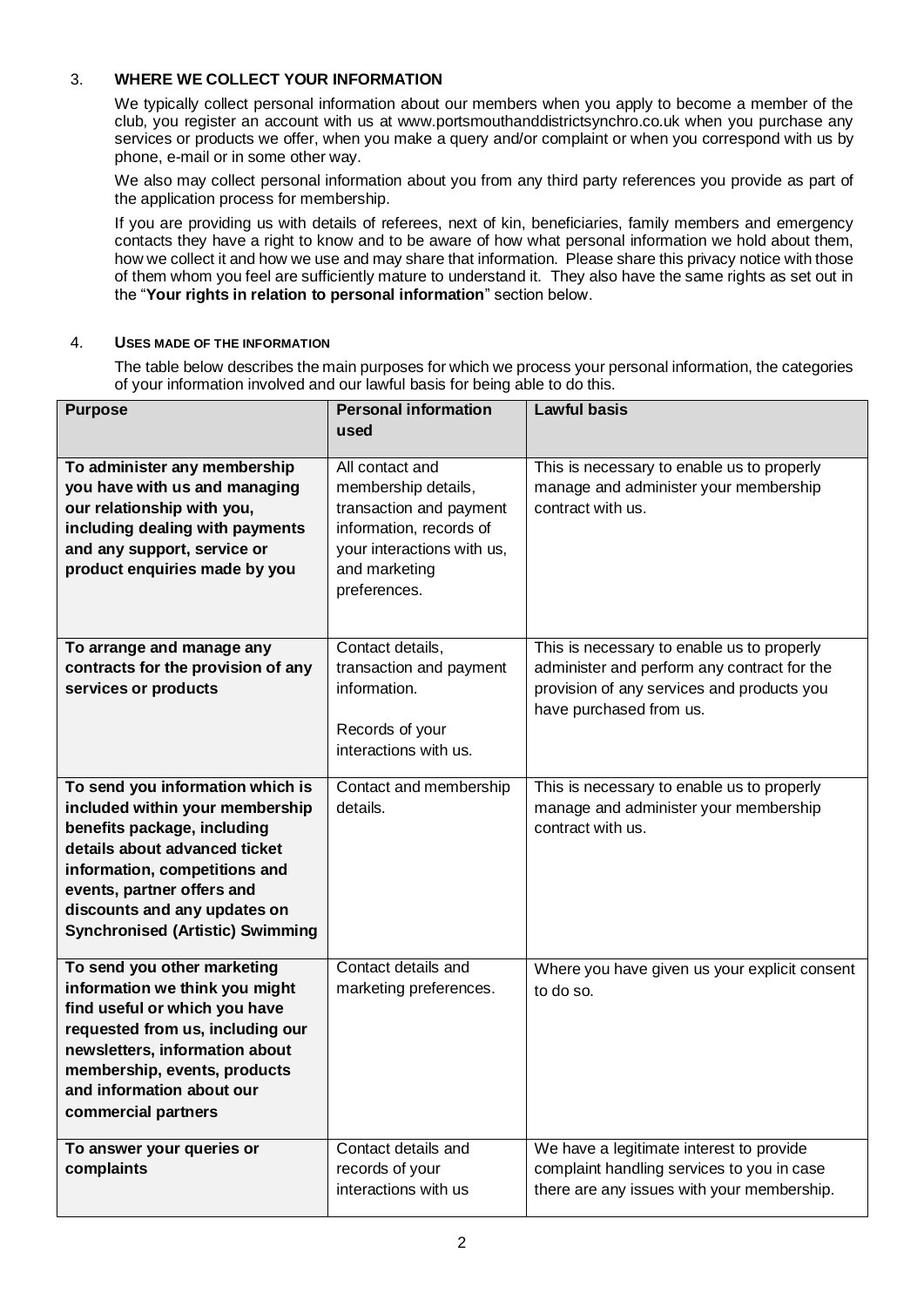| <b>Retention of records</b>                                                                                  | All the personal<br>information we collect.                                                                                                                                                                                                                                      | We have a legitimate interest in retaining<br>records whilst they may be required in relation<br>to complaints or claims. We need to retain<br>records in order to properly administer and<br>manage your membership and run our club<br>and in some cases we may have legal or<br>regulatory obligations to retain records.<br>We process special category personal data on<br>the basis of the "special category reasons for<br>processing of your personal data" referred to in<br>section 2 above.<br>For criminal records history we process it on<br>the basis of legal obligations or based on your<br>explicit consent. |
|--------------------------------------------------------------------------------------------------------------|----------------------------------------------------------------------------------------------------------------------------------------------------------------------------------------------------------------------------------------------------------------------------------|---------------------------------------------------------------------------------------------------------------------------------------------------------------------------------------------------------------------------------------------------------------------------------------------------------------------------------------------------------------------------------------------------------------------------------------------------------------------------------------------------------------------------------------------------------------------------------------------------------------------------------|
| The security of our IT systems                                                                               | Your usage of our IT<br>systems and online<br>portals.                                                                                                                                                                                                                           | We have a legitimate interest to ensure that<br>our IT systems are secure.                                                                                                                                                                                                                                                                                                                                                                                                                                                                                                                                                      |
| To conduct data analytics studies<br>to better understand event<br>attendance and trends within the<br>sport | Records<br>of<br>your<br>attendance at any events<br>or competitions hosted by<br>us.                                                                                                                                                                                            | We have a legitimate interest in doing so to<br>ensure that our membership is targeted and<br>relevant.                                                                                                                                                                                                                                                                                                                                                                                                                                                                                                                         |
| For the purposes of promoting the<br>club, our events and membership<br>packages.                            | Images in video and/or<br>photographic form.                                                                                                                                                                                                                                     | Where you have given us your explicit consent<br>to do so.                                                                                                                                                                                                                                                                                                                                                                                                                                                                                                                                                                      |
| To comply with health and safety<br>requirements                                                             | Records of attendance,<br>CCTV footage and other<br>information obtained<br>through electronic means<br>such as swipecard and<br>key fob records, medical<br>information about your<br>health<br>[biometric information<br>about you, for example<br>fingerprints, retina scans] | We have a legal obligation and a legitimate<br>interest to provide you and other members of<br>our organisation with a safe environment in<br>which to participate in sport.<br>We process special category personal data on<br>the basis of the "special category reasons for<br>processing of your personal data" referred to in<br>section 2 above.                                                                                                                                                                                                                                                                          |
| To administer your attendance at<br>any courses or programmes you<br>sign up to                              | All contact and<br>membership details,<br>transaction and payment<br>data.<br>Details of any county<br>membership and<br>performance data.                                                                                                                                       | This is necessary to enable us to register you<br>on to and properly manage and administer<br>your attendance on the course and/or<br>programme.                                                                                                                                                                                                                                                                                                                                                                                                                                                                                |
| To arrange for any trip or<br>transportation to and from an<br>event                                         | Identification documents<br>details of next of kin,<br>family members and<br>emergency contacts,                                                                                                                                                                                 | This is necessary to enable us to make the<br>necessary arrangements for the trip and/or<br>transportation to an event.                                                                                                                                                                                                                                                                                                                                                                                                                                                                                                         |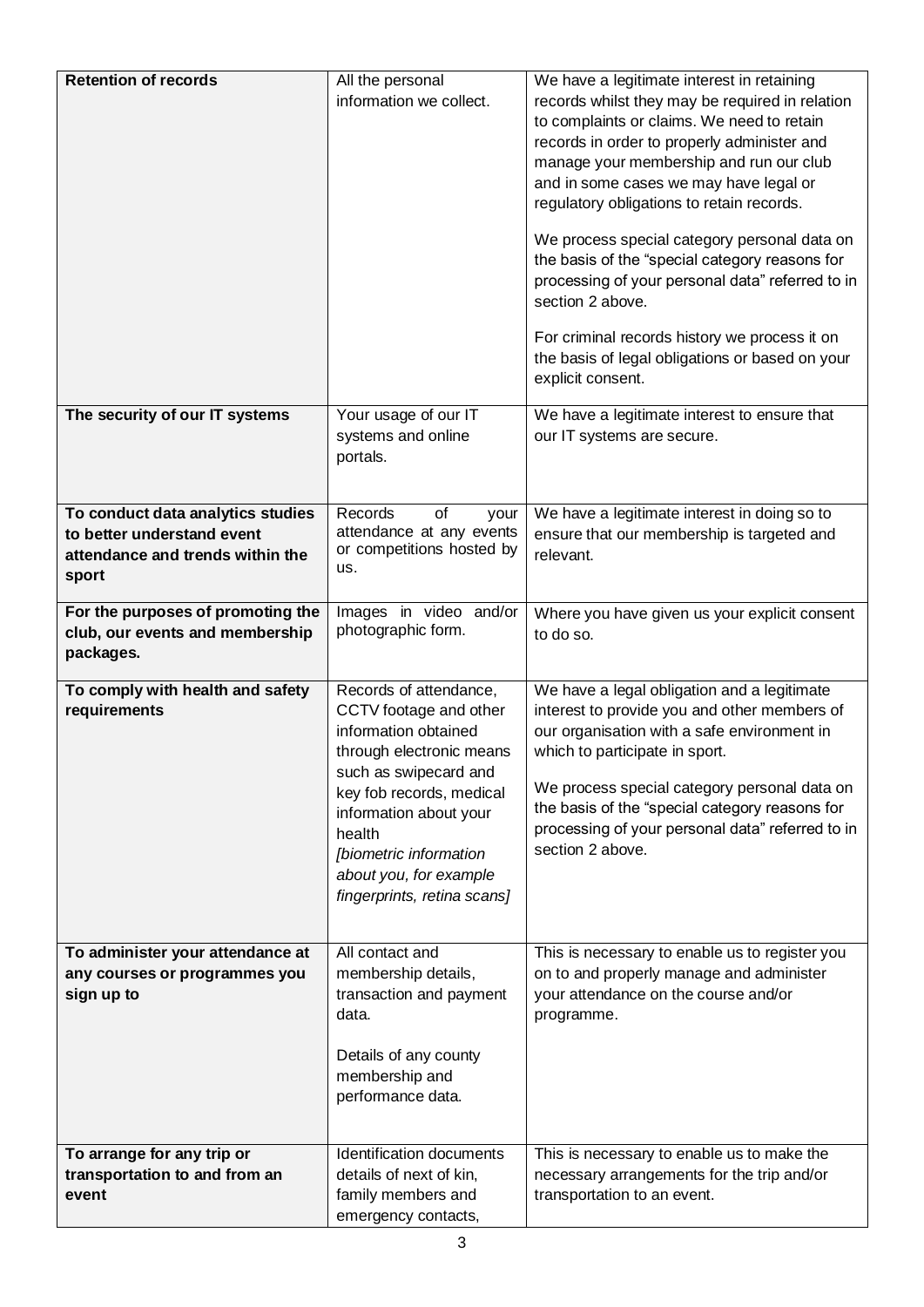| To use information about your<br>physical or mental health<br>(including any injuries) or                                                                                                                         | transaction and payment<br>information, health and<br>medical information.<br>Health and medical<br>information | We process special category personal data on<br>the basis of the "special category reasons for<br>processing of your personal data" referred to in<br>section 2 above.<br>We process special category personal data on<br>the basis of the "special category reasons for<br>processing of your personal data" referred to in                                                                                                                                                                                    |
|-------------------------------------------------------------------------------------------------------------------------------------------------------------------------------------------------------------------|-----------------------------------------------------------------------------------------------------------------|-----------------------------------------------------------------------------------------------------------------------------------------------------------------------------------------------------------------------------------------------------------------------------------------------------------------------------------------------------------------------------------------------------------------------------------------------------------------------------------------------------------------|
| disability status, to ensure your<br>health and safety and to assess<br>your fitness to participate in any<br>events or activities we host and to<br>provide appropriate adjustments<br>to our sports facilities. |                                                                                                                 | section 2 above.                                                                                                                                                                                                                                                                                                                                                                                                                                                                                                |
| To gather evidence for possible<br>grievance or disciplinary hearings                                                                                                                                             | All the personal<br>information we collect                                                                      | We have a legitimate interest in doing so to<br>provide a safe and fair environment for all<br>members and to ensure the effective<br>management of any disciplinary hearings,<br>appeals and adjudications.<br>We process special category personal data on<br>the basis of the "special category reasons for<br>processing of your personal data" referred to in<br>section 2 above.<br>For criminal records history we process it on<br>the basis of legal obligations or based on your<br>explicit consent. |
| For the purposes of equal<br>opportunities monitoring                                                                                                                                                             | Name, title, date of birth<br>gender, information about<br>your health and medical<br>information               | We have a legitimate interest to promote a<br>sports environment that is inclusive, fair and<br>accessible.<br>We process special category personal data on<br>the basis of the "special category reasons for<br>processing of your personal data" referred to in<br>section 2 above.                                                                                                                                                                                                                           |
| To comply with legal obligations,<br>for example, regarding people<br>with<br>children<br>working<br><b>or</b><br>vulnerable adults to comply with<br>our safeguarding requirements                               | Information<br>about<br>your<br>criminal convictions and<br>offences                                            | For criminal records history we process it on<br>the basis of legal obligations or based on your<br>explicit consent.                                                                                                                                                                                                                                                                                                                                                                                           |

For some of your personal information you will have a legal, contractual or other requirement or obligation for you to provide us with your personal information. If you do not provide us with the requested personal information we may not be able to admit you as a member or we may not be able to properly perform our contract with you or comply with legal obligations and we may have to terminate your membership. For other personal information you may not be under an obligation to provide it to us, but if you do not provide it then we may not be able to properly perform our contract with you.

Where you have given us your consent to use your personal information in a particular manner, you have the right to withdraw this consent at any time, which you may do by contacting us as described in the "Contacting us" section below.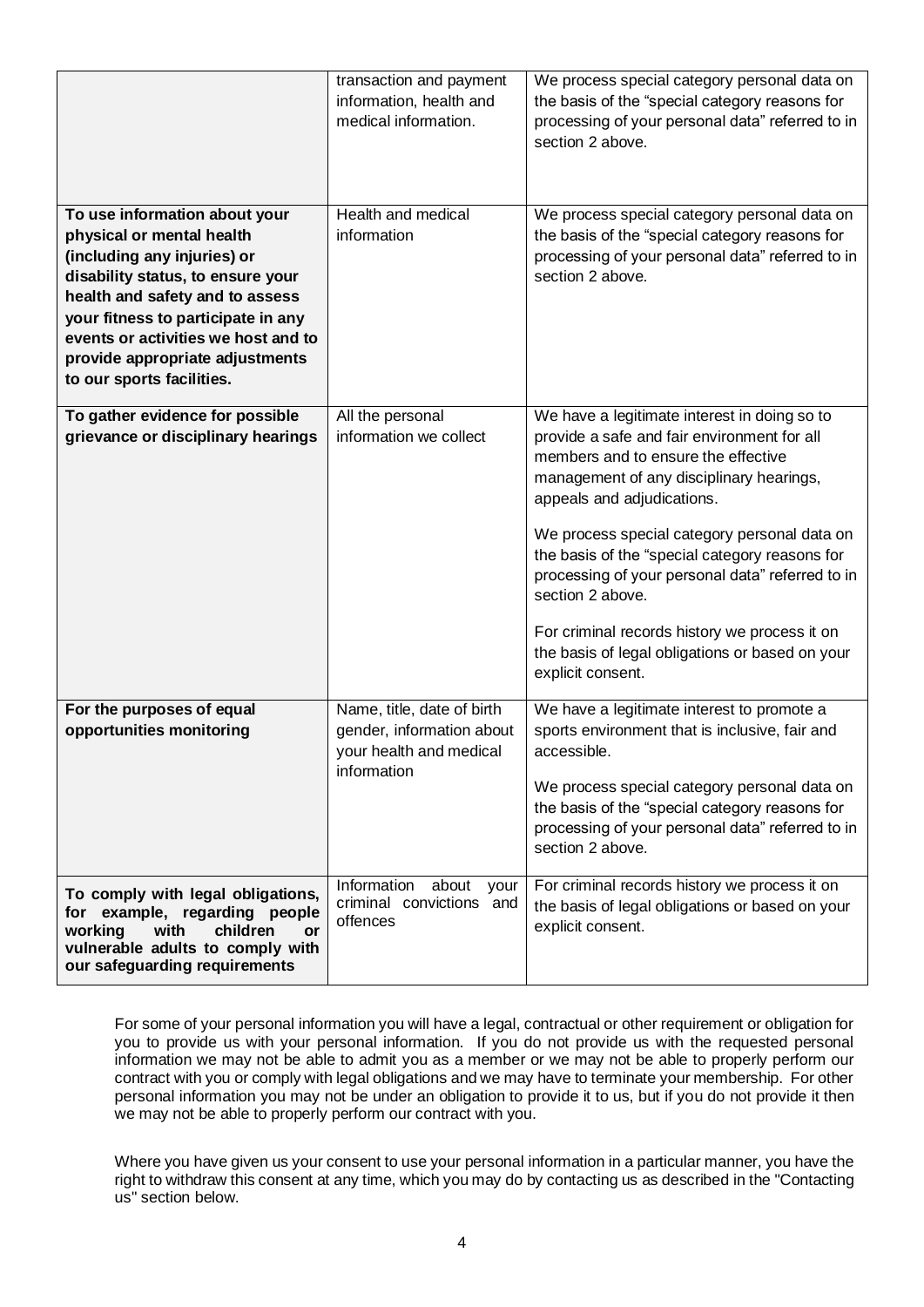Please note however that the withdrawal of your consent will not affect any use of the data made before you withdrew your consent and we may still be entitled to hold and process the relevant personal information to the extent that we are entitled to do so on bases other than your consent. Withdrawing consent may also have the same effects as not providing the information in the first place, for example we may no longer be able to provide certain member benefits to you.

## 5. **DIRECT MARKETING**

**Email, post and SMS marketing**: from time to time, we may contact you by email, post or SMS with information about products and services we believe you may be interested in.

We will only send marketing messages to you in accordance with the marketing preferences you set. You can then let us know at any time that you do not wish to receive marketing messages by emailing us at portsmouthanddistrcitsynchro@hotmail.com, You can also unsubscribe from our marketing by clicking on the unsubscribe link in the marketing messages we send to you.

## 6. **DISCLOSURE OF YOUR PERSONAL INFORMATION**

We share personal information with the following parties:

- o **Any party approved by you.**
- o **To any governing bodies or regional bodies for the sports covered by our club:** to allow them to properly administer the sports on a local, regional and national level.
- o **Other service providers**: for example, email marketing specialists, payment processors, data analysis CCTV contractors, promotional advisors, contractors or suppliers and IT services (including CRM, website, video- and teleconference services);
- o **The Government or our regulators**: where we are required to do so by law or to assist with their investigations or initiatives.
- o **Police, law enforcement and security services**: to assist with the investigation and prevention of crime and the protection of national security.

#### 7. **TRANSFERRING YOUR PERSONAL INFORMATION INTERNATIONALLY**

The personal information we collect is not transferred to and stored in countries outside of the UK and the European Union.

#### 8. **HOW LONG DO WE KEEP PERSONAL INFORMATION FOR?**

The duration for which we retain your personal information will differ depending on the type of information and the reason why we collected it from you. However, in some cases personal information may be retained on a long-term basis: for example, personal information that we need to retain for legal purposes will normally be retained in accordance with usual commercial practice and regulatory requirements. Generally, where there is no legal requirement we retain all physical and electronic records for a period of 6 years after your last contact with us or the end of your membership. Exceptions to this rule are:

- $\circ$  Details regarding unsuccessful membership applicants where we hold records for a period of not more than 12 months;
- $\circ$  Information that may be relevant to personal injury or discrimination claims may be retained until the limitation period for those types of claims has expired. For personal injury or discrimination claims this can be an extended period as the limitation period might not start to run until a long time after the event.

It is important to ensure that the personal information we hold about you is accurate and up-to-date, and you should let us know if anything changes, for example if you change your phone number or email address. You can contact us by using the details set out in the "**Contacting us**" section below.

### 9. **YOUR RIGHTS IN RELATION TO PERSONAL INFORMATION**

You have the following rights in relation to your personal information:

 $\circ$  the right to be informed about how your personal information is being used: